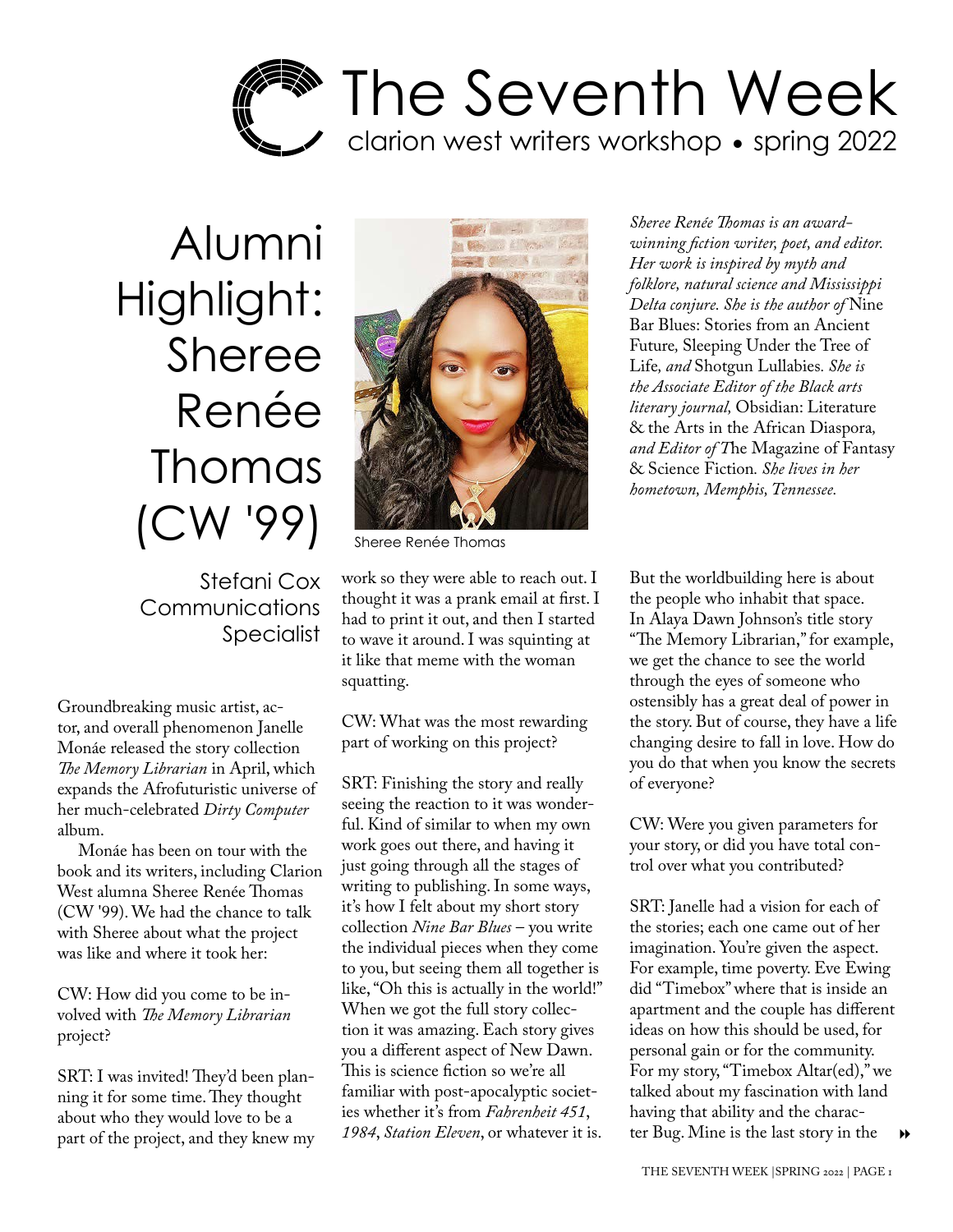collection and we wanted to end on that sense of happy times. They also wanted to explore children coming of age. I wanted to think about if we could skip ahead of that whole coming out process. In the story, people are very clear about things we seem to struggle so deeply with. You can't overcome humanity, the extraordinary diversity and complexity we have on this planet. Self-love and care are so important. The characters may not have too many financial resources as outsiders of New Dawn. They can't really afford to live in the big city, but they created a space of love and care for each other, and that's what matters.



CW: What advice do you offer writers looking to be involved in projects like this? (It seems like a unique opportunity to connect fiction and the music world!)

SRT: \*Laughs.\* It's not like *The Running Man*! I'm not quite sure what to say, because you don't really seek this kind of project out. Working on a shared world with others, they pick you because of what you do. They

pick you because of your voice. Don't be afraid to be yourself in your writing. It was wonderful, they reached out and had done their research. Like Zora Neale Hurston said, there are the years that ask questions and the years that answer. This felt like a year that answered!

CW: How would you describe the current stage of your career, both looking back and what you've accomplished so far and plans you have for the future?

SRT: I've had some wonderful opportunities recently. I co-hosted the Hugo 2021 Awards with fellow Clarion West '99 alum Andrea Hairston, who is a theater queen and great with scripts. It was perfect and fun. Whatever is going on, know that I'm always going to be writing my work. Whether I'm at the con or not, on social media or not, I'm always going to be doing my work. I'm glad people are having a chance to discover and learn more about me. I hope more readers will be able to do that. I'm just excited to contribute to a project for an artist I love so much, who I've admired from the very beginning, and who has Kansas City roots, where I also have connections. She's an amazing artist, very brave. And watching how she moves through the universe is so amazing and inspiring, very instructive for me. As for my career, *Trouble the Waters*, co-edited with Pan Morigan and Troy L. Wiggins, came out in January and *Africa Risen* is coming out in November, co-edited with Oghenechovwe Donald Ekpeki and Zelda Knight. And I'm a 2022 Hugo Award finalist as an

editor!

## **Clarion West Writers Workshop**

## **2022 Board of Directors**

Tod McCoy | Chair Misha Stone | Vice Chair M. Huw Evans | Secretary Shweta Adhyam Betsy Aoki Linda Breneman Susan Gossman Jon Lasser Zola Mumford Nisi Shawl Yang-Yang Wang Gordon B. White Marnee Chua | ex officio

### **Staff**

Marnee Chua | Executive Director Elly Bangs | Database Specialist María Alejandra Barrios | Workshop Facilitator Stefani Cox | Communications Specialist Amy Hirayama | Residential Workshop Administrator Stephanie Malia Morris | Online Program Administrator Erik Owomoyela | Back-end Developer Evan J. Peterson | Development & Outreach Coordinator Rashida J. Smith | Online Program Coordinator Jae Steinbacher | Residential Workshop Coordinator Suzanne Tompkins | Special Project Coordinator Tom Whitmore | Volunteer Editor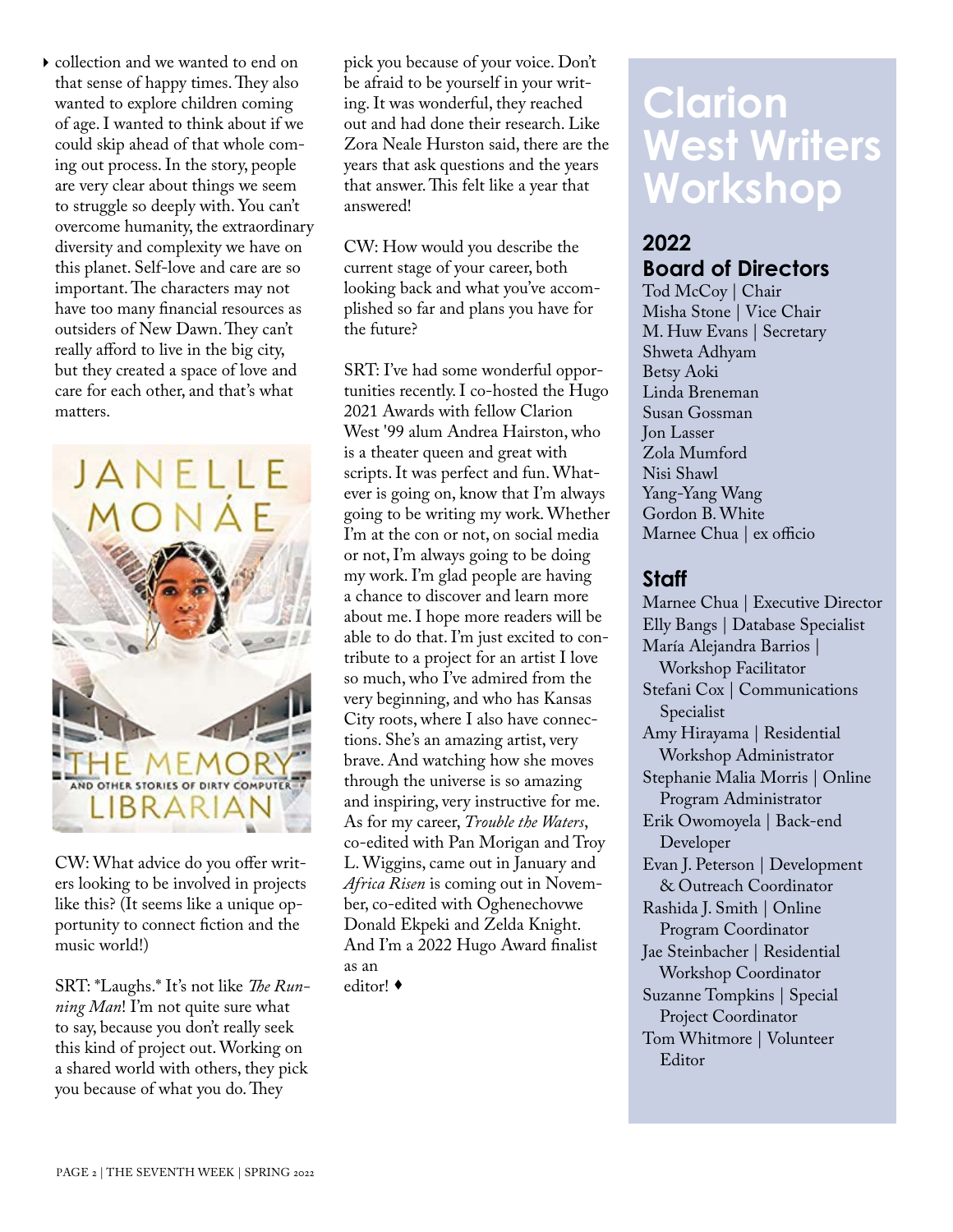# Summer Workshop Instructor: P. Djèlí **Clark**

Communications Specialist

CW: Recognizing where you're at, having won the Nebula and Locus awards and being a finalist for the Hugo and World Fantasy awards, plus publishing your debut novel, *A Master of Djinn* — how is it all feeling?

PDC: It's been a bit surreal. When I started writing, I don't think I even knew what most of those awards were. It took me a while until I did. And I just never expected anything I was writing would end up there. So, it was kind of a surprise. I'm like, "Really? Really? Okay." But I didn't go in thinking, "Oh man, I need to gun for these awards" or anything. Maybe that's a little better, because if I'm not nominated for them, oh well. If I am, then I'm thankful!

CW: What are you most looking forward to as a first-time Clarion West instructor?

PDC: I think one of the things I'm looking forward to with Clarion West is finding a way to talk about what I do, and I'm always amazed that other people do this, like Max Gladstone or N.K. Jemisin. That they can hold Masterclasses, and they have all these



Phenderson Djéli Clark

things where they're explaining about what they do, and I've always thought, "I just do it." I've never sat down and thought about how I did it. So, there's a way — even though this is to impart something to other people — that I think the experience is going to help me also sift and think about, "Well, what did go into creating that?" And, "Oh, it turns out there's a word for that, it's called 'worldbuilding.'" I thought I was just doing it, but there are structures to writing that I was kind of doing from copying what I'd read, almost intuitively. It'll be interesting to go in and plug the holes; it's my turn to try and do some of that.

CW: Turning to some of your own writing and work — you have an interest in alternate histories. Can you say a bit about what draws you to look at the past and then take tangents or create your own worlds from that?

PDC: I taught a workshop last summer to students, and I said, "You know, I think all speculative fiction pulls on history." Because all we know is what's happened. It's all history. We don't have another world or another dimension of how things have happened, so I don't care if you're doing Tolkien, or if you're even trying to imagine what the future is going to

*P. Djéli Clark is the Nebula-winning author of the novel* A Master of Djinn*, and the awardwinning and Hugo, Nebula, and Sturgeon nominated author of the novellas* Ring Shout*,*  The Black God's Drums, *and* The Haunting of Tram Car 015*. His short stories have appeared in online venues such as*  Tor.com*,* Heroic Fantasy Quarterly*,* Beneath Ceaseless Skies*, and in print anthologies* 

be like, you're pulling on history. Now, counterfactuals and alternate history, I think they just do it a lot more specifically. We definitively know that this is this time period we're going to set this in within the historical narrative, but that being said, I think we all draw on history, whether we're creating a completely secondary world fantasy or not, we're pulling on aspects of cultures from around the world and histories in order to tell those stories.

them when I grew up were like, "What  $\blacktriangleright$ It's interesting because, I'm thankful that the awards that I've gotten, and the acclaim that I've gotten has been for "alternate history" works, but my first love was actually fantasy. I'm a huge epic fantasy fan. And I definitely think that pulls on history, if in a different way. But when it comes to the works that I've done, I think what I've most enjoyed is pulling on histories that are a bit more familiar to people, that aren't as hidden. If you're doing a secondary world fantasy, you're taking bits and pieces here and there, but when I'm doing *A Dead Djinn in Cairo*, or I'm doing *The Black God's Drums*, it's a definitive space that people can understand, and understand the history of it and get the feel for it. I've always had an interest in counterfactuals, but most of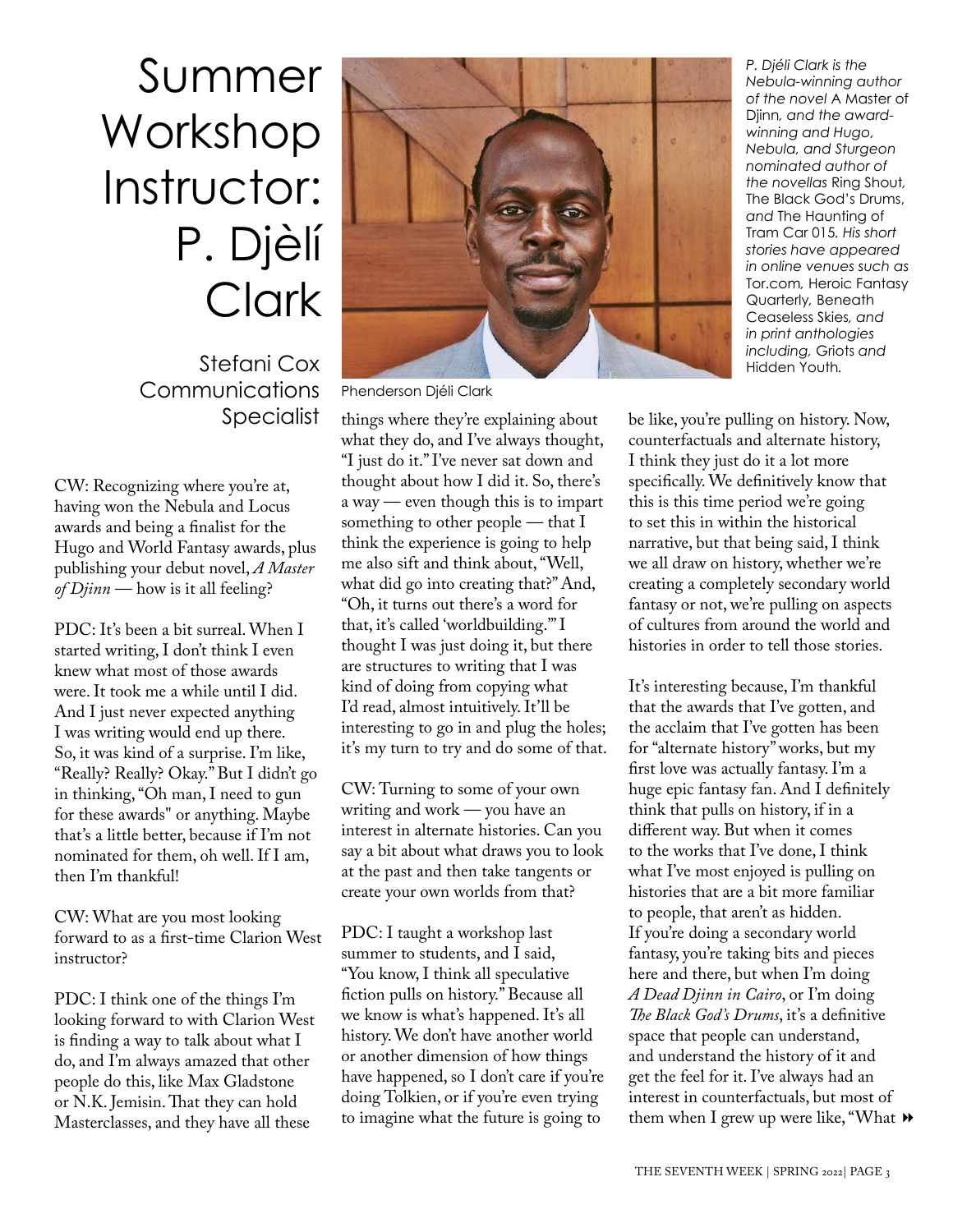if the South won the Civil War?" I think I became a lot more interested in shifting the power dynamics of those kinds of histories, and I was really influenced by Steven Barnes' *Lion's Blood*. It was one of the first times I'd seen a counterfactual that made us start thinking, "Ok, what if we looked at the power dynamics of things like race, marginalization, and colonialism, and we changed them?" I came to understand that what the counterfactual is about and how it does it is not really important. To me, what's important is why you chose to change what you chose. I realized that I purposefully in *The Black God's Drums* changed the Haitian revolution, because I want to talk about the issues of slavery, colonialism, and so forth. So, all this to say, I think what's drawn me to doing alternate history is examining issues of power and imagining how things could be different. In that way, it elucidates a lot about our world. It still tells us a lot about the world we live in, even though I'm altering it to tell the story.

Why are we putting importance on what they call the "point of convergence"? It's because something about that interests us, right? And so, I guess I was looking for the things that might most interest me. I mean, I'm interested too in *The Man in the High Castle*, I won't lie, but I'm also looking for those other points that people may not think about, that are more interesting if you are a Black person and you're looking at it. You

know for us, we're always like, "What if we showed up with a bunch of weapons on the coast of West Africa?" Right? That's our counterfactual. It just shows you how different people can have different moments. So, *A Dead Djinn in Cairo* arose to look at anti-colonialism. That's my idea of a counterfactual.



CW: So much of what Clarion West is about is supporting and mentoring emerging writers — who were your writing influences or mentors as you were coming into the space?

PDC: It's interesting because growing up at the time when I was coming up and reading speculative fiction in the eighties, I didn't even know of an Octavia Butler or whoever else. I learned about them when I got to college. I was reading all kinds of other things. The other authors existed, of

course, and they were doing pretty well, but they weren't going to be what you were going to read as a teenager coming up, unless someone did an intervention and said, "Here you go." And so, my early people that I was reading were Frank Herbert, J.R.R. Tolkien, and everything Dungeons and Dragons, those kinds of things. And it was really later that I was like, "Oh wow, look at these Black people doing this kind of work." There was a way they put politics in their work that I could relate to, things that I was living and going through at the time. I thought the last person who had done that, I remember when I was in middle school and I read Ray Bradbury for the first time. It was like the Twilight Zone that my mom liked, the old black and white ones, but in words. It had these political and deeper meanings, and so to see that from a Black perspective, from people like Butler was great.

▶▶ And then I remember after that I went and read Tananarive Due, and it was this way of, again, telling our stories. It was like, "Okay, we want to tell a story about immortals, or what have you, but what if we set it in Ethiopia, and what if we bring in this history and culture that most people aren't talking about?" So, the idea of doing that blew my mind. And then I read Charles Saunders and realized, "Oh!" I had all these ideas of doing African fantasy and realized somebody's been doing it. And then I would probably say the person who influenced me the most, and even

### **Mission Statement**

**We support emerging and underrepresented voices by providing writers with world-class instruction to empower their creation of wild and amazing worlds.**

**Through conversation and public engagement, we bring those voices to an everexpanding community.**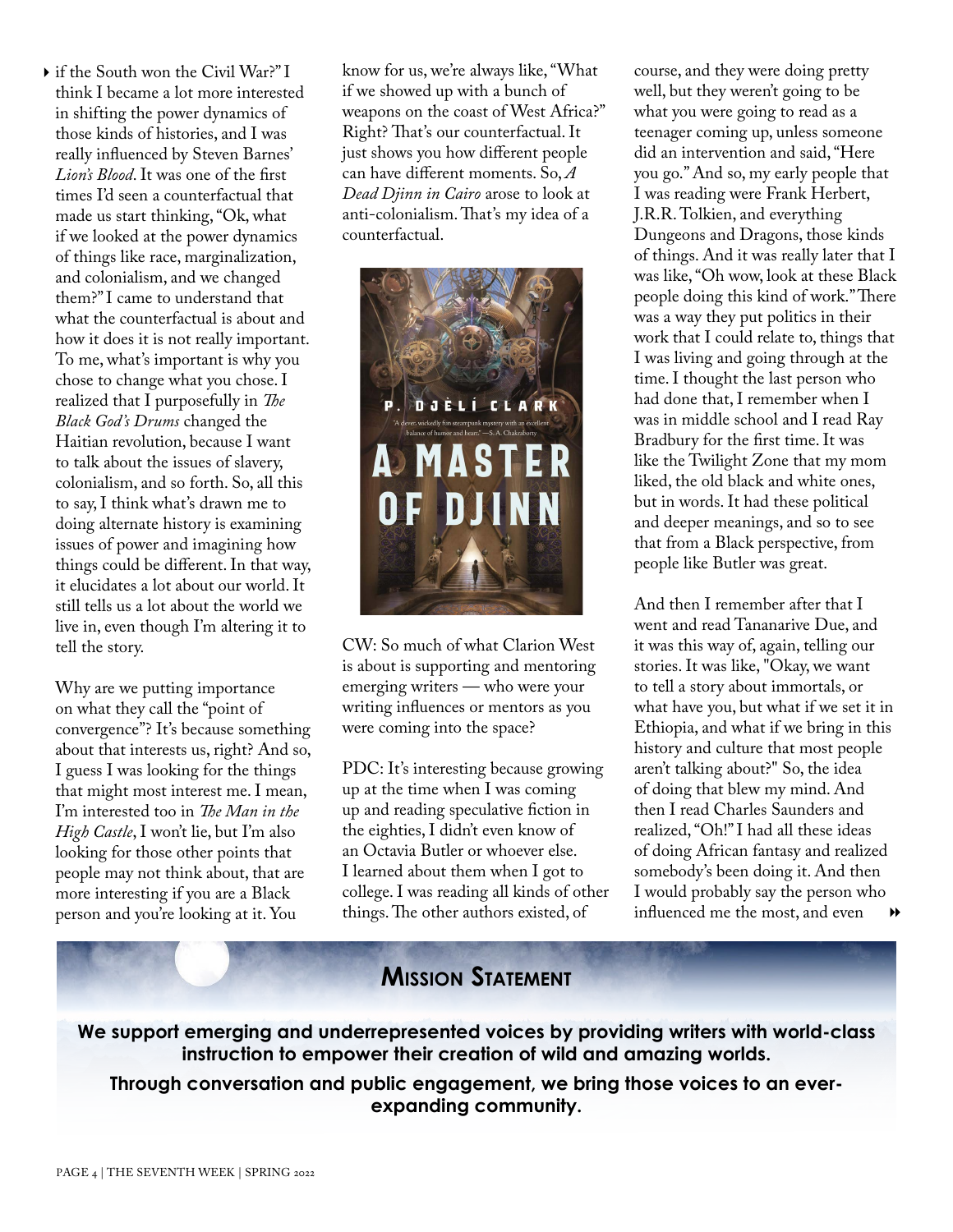• though I've met her, it was more so all those Netflix shows I want to, afar and reading her work, was N.K. Jemisin. When I read *The Inheritance* trilogy and others, then it was like a whole other realm of, "Okay, I love setting stories in fantasy Africa, but I can do something else too." And they can still be as complex and deep and political. And I remember that blew my mind. I thought if you were Black and you did fantasy it had to be in an African world. And there's nothing wrong with that. I love doing that. I've done it. It's the freedom to know that if I want to do something else, I can do something else. And it can be just as profound. And so, there's a way that I was not exploring how fantastic I could think of things, until I read her works and realized how much she was letting her imagination just go.



CW: Clarion West has students from all over, with different life stories and professions. As an academic historian, how do you balance that with your speculative work? Do they draw from each other?

PDC: They always compete for time. When you have two jobs that are writing, it means that I never get to sit down and watch because as soon as I finish one writing assignment, I'm like, "Okay, time to get to this other writing assignment." But, right now, I would say the influence is almost a bit one-sided, in that certainly I'm drawing on history a lot, especially with my past works to tell my speculative fiction. And some of this is just by happy chance. It's what's popped into my head. Like "The Secret Lives of the Nine Negro Teeth of George Washington," the short story I wrote, was just me knowing about that and me trying to figure out, "What if I told a story about that?" And I just kept playing with it in my head, and then I had something. And so that certainly helps me as an influence. It also helps me when I do any kind of speculative fiction, doing research, I can use those tools that I have as a historian to keep 40 Google sheets open and not lose my mind.

What hasn't happened is the other way around. And I'm surprised actually, because I didn't think this would be the case, but they're actually asking me to do that a little bit [in academia]. They're like, "We've seen you, we've seen your voice that you have within the speculative work. How about you bring some of that narrative voice into your academic writing?" And that's new for me, because in academia, I was always taught, "This is how you write, this is how you say words." And it was not to talk about it in the ways that I do creatively. I'm still experimenting and seeing how that can work.

CW: Do you have any words of wisdom as you come into a mentorship role with Clarion West?

PDC: I'll tell you my lesson. Learn the craft as much as you can. I think when I first started, because I didn't have social media at the time, we had listservs. I did not have that access where editors and writers and others are just on there freely talking. All

of those folks, listen to them. That's why, when I first started writing short stories, my short stories were embarrassingly long, like 20,000 words, because I had no idea that short stories were supposed to be like 7,500, or for most markets, 4,000 to 6,000 words probably. Just those little



things were things that I had to teach myself going forward, and I think the great thing is that now a lot of that information is available. I always tell people, throw yourself into genre, sit around and listen, be that fly on the wall. Look up these things and learn what the market is, learn the genre, learn the craft, all of that. And also, don't be afraid to put your stuff out there. I know that's easy to say, but I mean, if you plan on publishing  $-$  if you're not just writing for your friends and for yourself, and that's fine if you are — if you plan on having larger audiences, you've got to get your stuff out there. So that means, joining writers groups, learning to take those critiques, and taking the chance that people want to read your work.

I think Clarion West will be a really new experience for me, so I'm really looking forward to it, to working with everyone else there, and seeing this class.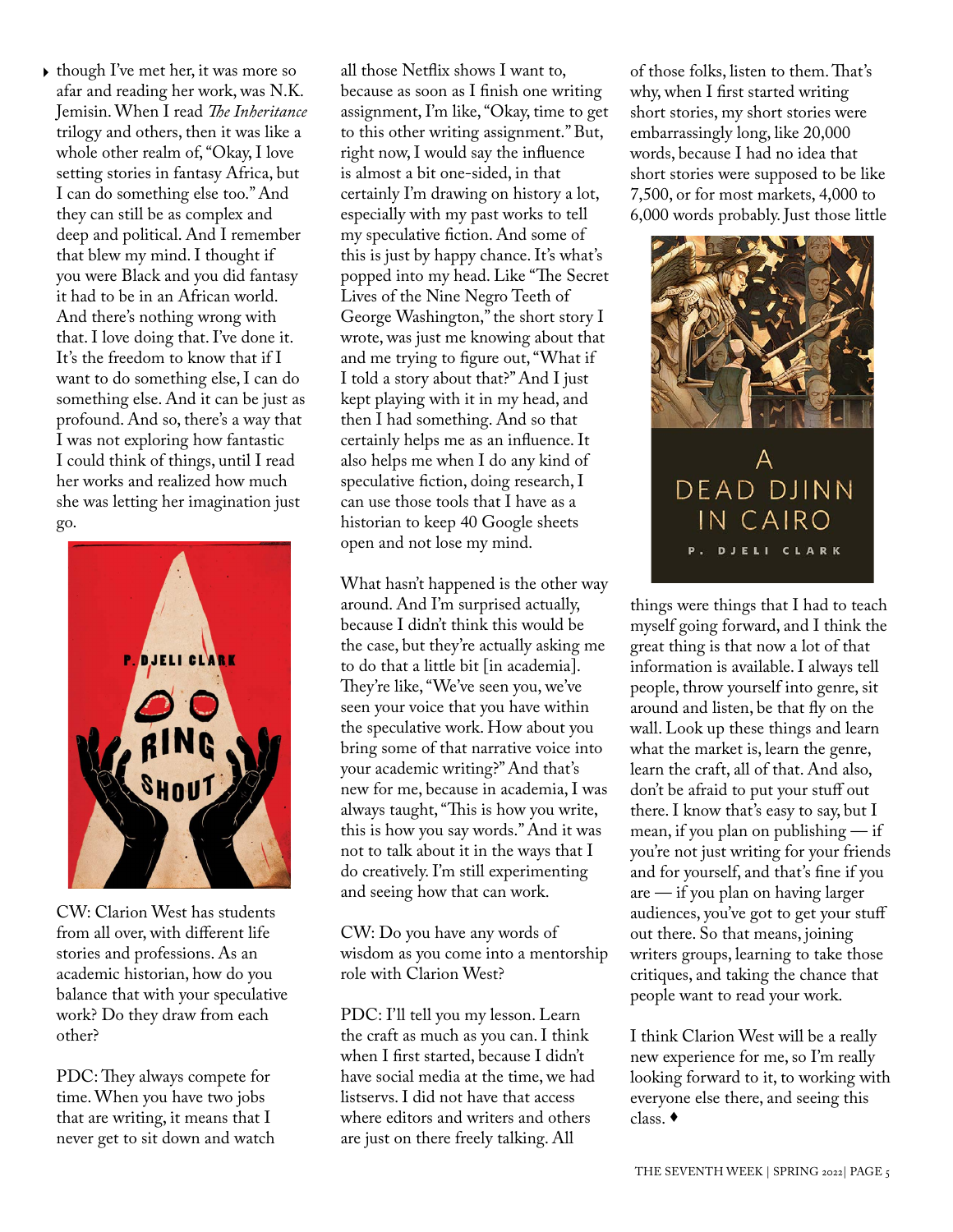Introducing The Clarion West Class of 2022!

Jae Steinbacher (CW '14) Workshop Coordinator

It is with great excitement that we present the Clarion West class of 2022. After an unprecedented two years without an in-person workshop, we are delighted to welcome the incoming students to Seattle this summer.

The incoming class represents the most international cohort of students

Write-a-thon

Evan J. Peterson (CW '15) Development and Outreach **COORDINATOR** 

Clarion West's Annual Community Builder and Peer-to-Peer Fundraiser Returns!

**When:** June 19 - July 29, 2022 **Where:** Online **Registration opens:** June 6 **How much:** Free! Donations welcome!

Do you miss writing with a community? Do you need motivation to get some writing done this summer? Join us again this year for our annual Write-a-thon. Finish projects,

2022

writers.

Clarion West has ever hosted. We are thrilled for voices from Venezuela, Zimbabwe, South Africa, Tasmania, Guyana, Singapore, India, and across the United States to come together in one class.

The eighteen writers will study with Susan Palwick, P. Djèlí Clark, Fonda Lee, Tobias S. Buckell, Bill Campbell, Annalee Newitz, and Charlie Jane Anders.

#### **Congratulations, Class of 2022!**

- Kel Coleman (Suitland, MD/ Philadelphia, PA, USA)
- Sam Davis (Los Angeles, CA, USA)
- Naomi Day (New York by way of Massachusetts, USA)
- Varsha Dinesh (Trivandrum, Kerala, India)
- Louis Evans (NYC, NY, USA)
- Tania Fordwalker (Tasmania and Queensland, Australia)
- Amit Gupta (Honolulu, HI, USA)
- Kerstin Hall (Cape Town, South Africa)
- Ana Hurtado (Quito, Ecuador/Maracaibo, Venezuela)
- Steph Kwiatkowski (Naperville, IL, USA)
- P H Lee (USA)
- Wen-yi Lee (Singapore)
- Sloane Leong (Portland, OR, USA)
- Yvette Lisa Ndlovu (Zimbabwe)
- Issa Marc Shulman (California, USA)
- Subraj Singh (Georgetown, Guyana)
- Alex Veras ( Jersey City, NJ, USA)
- Takim Williams (Atlanta,  $GA, USA)$   $\rightarrow$

Join our international community for our most popular event of the year! You can expect:

• An online community of writers now on Discord!

• Free writing sprints and co-writing sessions each week

- Writing classes every week
- Weekly writing prompts

#### **Flash Fiction Critique Groups \$15 registration fee:**

This year, in addition to free classes, writing sessions, and co-writing opportunities, our flash fiction writing groups are back! For a small fee (with scholarships available), participants will be placed in small groups, writing one flash fiction story a week and offering feedback on other group members' work. As a bonus, one story a week will be chosen at random for a one-on-one critique session with our writing mentor Andy Duncan!

draft your novel, or just take it one day at a time — you create your own goal!

Write alongside the Six-Week Workshop and fellow speculative fiction

This community event helps raise funds for the annual Clarion West Six-Week Summer Workshop, One-Day Workshops, and in-person and virtual programming. There is no minimum amount to raise; donations are accepted throughout the six-week event and year-round.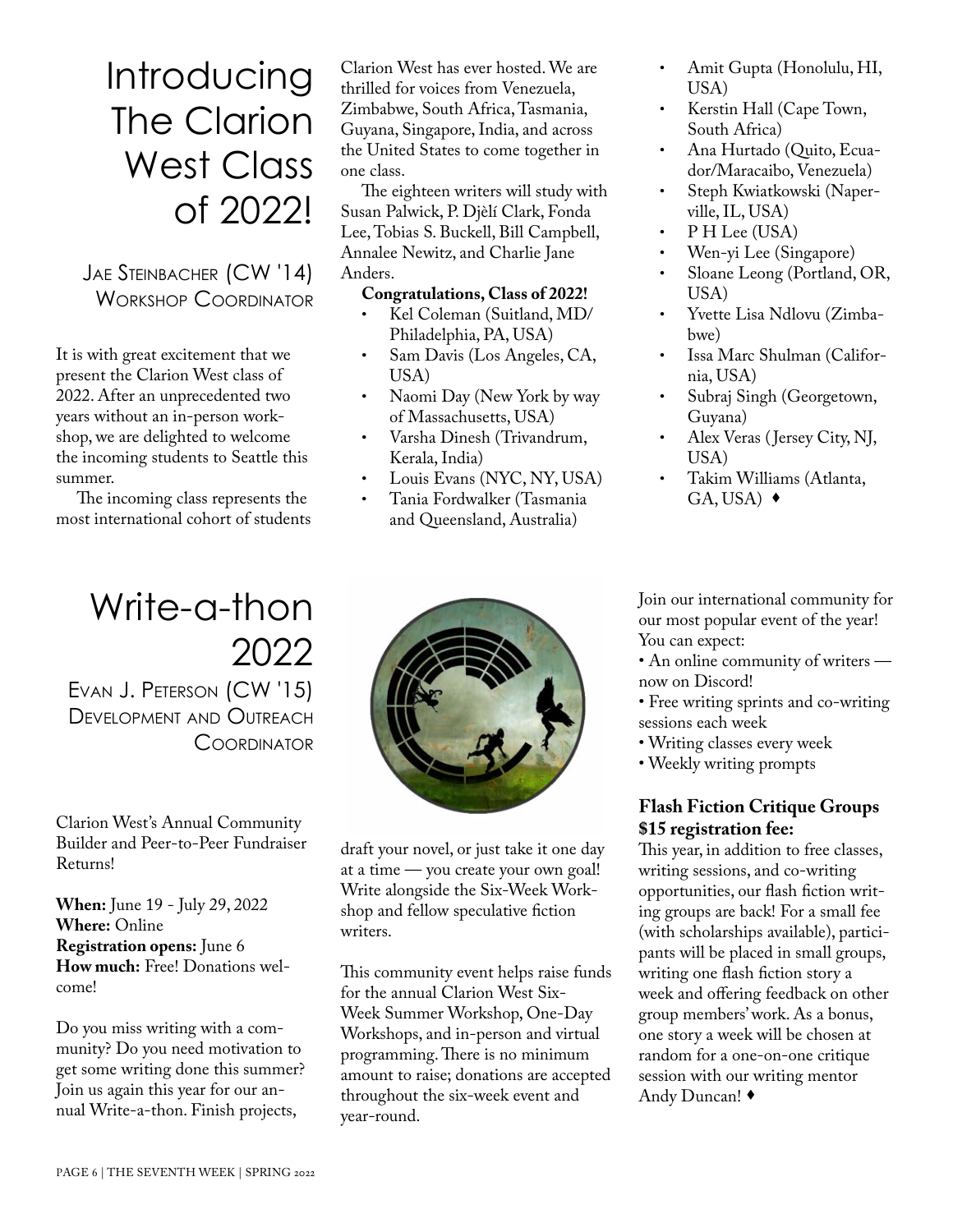# 2022 Summer of Science Fiction & Fantasy Reading Series



June 21: Susan **Palwick** 7PM Seattle Public Library Central Branch 1000 4th Avenue Supported by the Leslie Howle Instructorship



July 12: Tobias Buckell 7:30PM Town Hall Seattle 1119 8th Ave Supported by the Debbie J. Rose Memorial Instructorship



June 28: P. Djèlí Clark 7PM Seattle Public Library Central Branch 1000 4th Avenue



July 19: Bill **Campbell** 7:30PM Town Hall Seattle 1119 8th Ave





July 5: Fonda Lee 7PM Seattle Public Library Central Branch 1000 4th Avenue Supported by the Sally Klages Memorial Instructorship



July 26: Annalee Newitz and Charlie Jane Anders 7PM Seattle Public Library Central Branch 1000 4th Avenue Supported by the Susan C. Petrey Memorial Fellowship